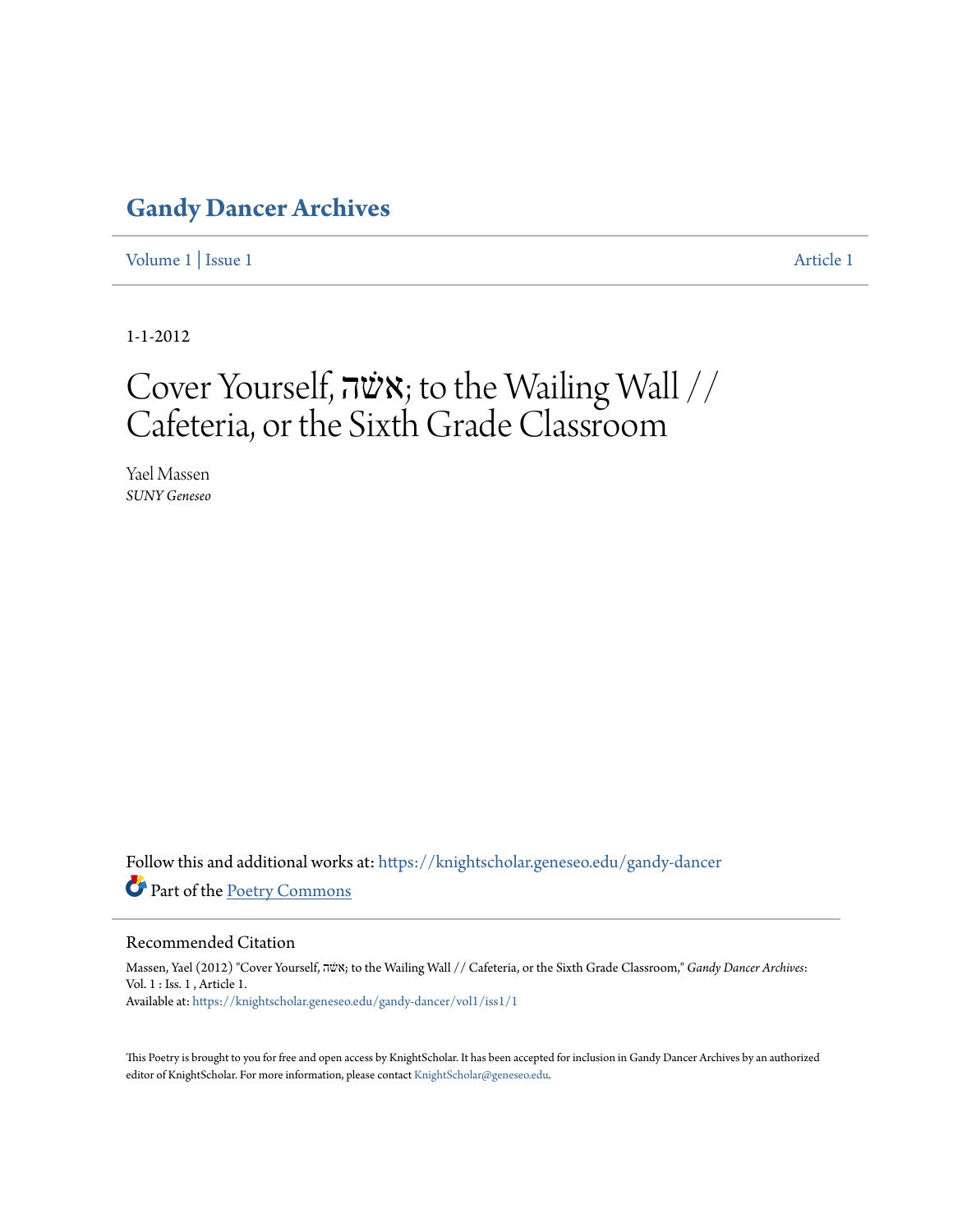## **Cover Yourself, השׂא**; **to the Wailing Wall**

A heat blanket:—this scarf fevers my body—: a cooking s'more, bitter milk chocolate melt. Oh holiness, oh great stone graham cracker. In this open-air oven I oven a flavor of watered salt & bile or whatever the word in two backwards dialects translates to something like a near-blind woman chopping carrots for her husband with a rusted knife. How the blame for wounds on her fingertips is her first possession—the ugly pockets of her skin-suit, a sweated burden of saline & sin she must apologize for in layers. This is no sweet duty in the price of an apple-bite, but a bearded fear of eyewandering & wishes caught in whiskers with crumbs—the way woman means wife before she even becomes one. We are always preparing for a meal.